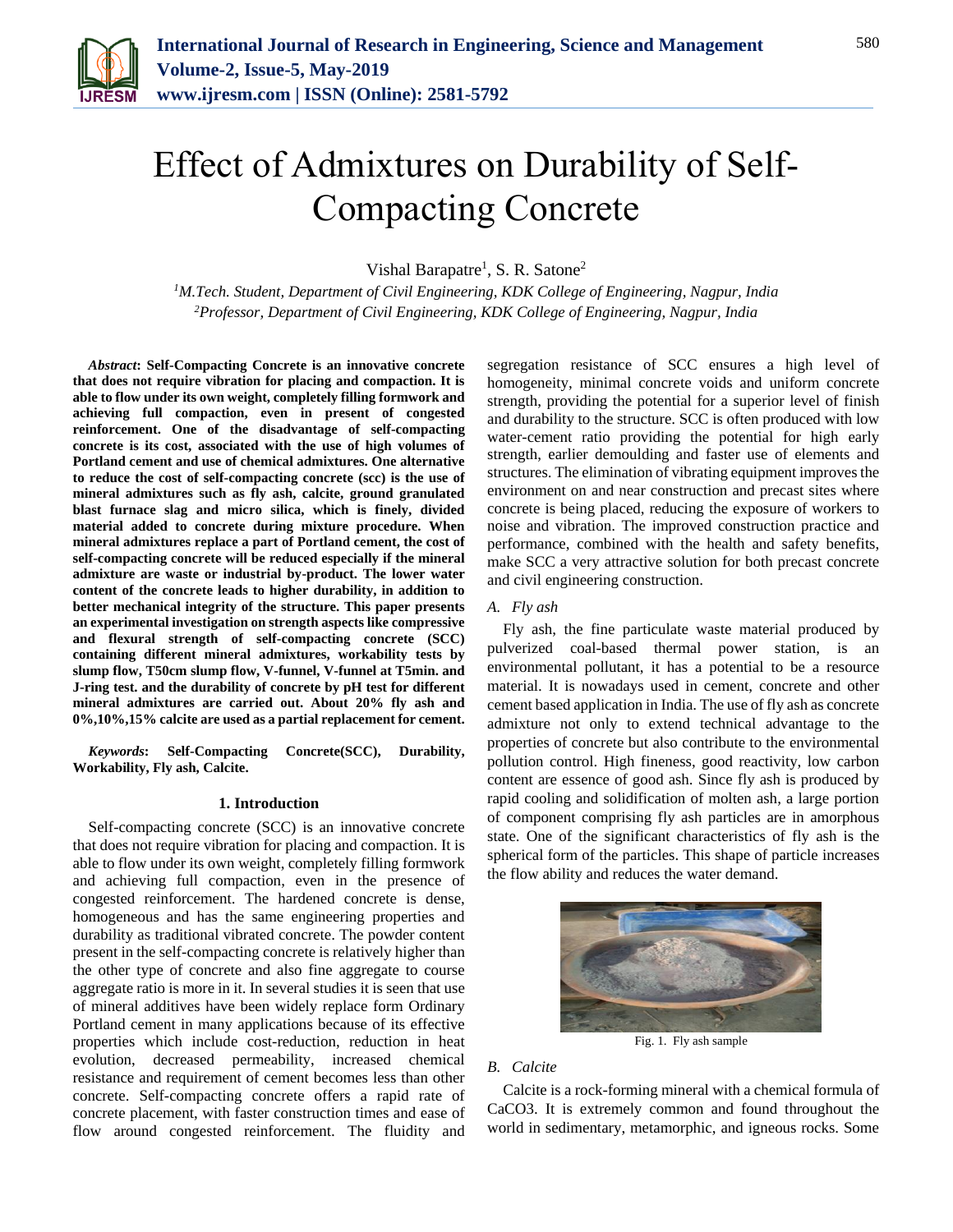

geologists consider it to be a "ubiquitous mineral" one that is found everywhere. The properties of calcite make it one of the most widely used minerals. Calcite as Limestone and Marble Limestone is a sedimentary rock that is composed primarily of calcite. It forms from both the chemical precipitation of calcium carbonate and the transformation of shell, coral, fecal and algal debris into calcite during diagenesis. Limestone also forms as a deposit in caves from the precipitation of calcium carbonate. Marble is a metamorphic rock that forms when limestone is subjected to heat and pressure. A close examination of a broken piece of marble will usually reveal obvious cleavage faces of calcite. The size of the calcite crystals is determined by the level of metamorphism. Marble hat has been subjected to higher levels of metamorphism will generally have larger calcite crystals. Calcium carbonate is naturally inorganic material widely available in the form limestone, chalk or marble. Calcium carbonate is obtained from its various natural mineral bases by processing and mining. Calcium carbonate powder can also be created from the reaction of carbon dioxide with calcium hydroxide. Calcium carbonate is the filler material improves the hydration rate of cement compound and consequently increase the strength at early ages. It don't have any pozzolonic properties but it react with alumina phases to form calcium monocaboaluminate hydrate (Afm) phase to change in strength of concrete. A beneficial influence of powder calcite on sulphate resistance. Calcite affect not only the permeability of concrete but also the chemical structure of paste in concrete. Calcite control the bleeding of concrete with low cement content and low susceptibility of the lack curing.



Fig. 2. Calcite sample

#### **2. Aim & objective**

- *Aim:* To study the effect of admixture on durability of self-compacting concrete.
- *Objective:* To improve the Workability of concrete.
- 1. To check the effect of water cement ratio on Workability.
- 2. To check the effect of admixture cement ratio on Workability.

To improve the durability of concrete.

## **3. Characteristics of material**

#### *A. Cement*

Fineness – 9% Normal consistency – 29.5% Specific gravity  $-2.93$ 

## Soundness – 4

Compressive strength at 3 days – 34.98 Mpa Compressive strength at 3 days – 45.27 Mpa Compressive strength at 3 days – 58.05 Mpa

*B. Coarse aggregate*

Specific gravity  $-2.85$ Fineness modulus – 7.50 Water absorption – 0.81%

*C. Fine aggregate* Specific gravity  $-2.64$ 

Fineness modulus – 2.4 Water absorption – 0.8%

*D. Fly ash*

| Table 1                         |               |                      |  |  |  |  |
|---------------------------------|---------------|----------------------|--|--|--|--|
| Characteristics of fly ash      |               |                      |  |  |  |  |
| <b>Test Conducted</b>           | <b>Test</b>   | Requirement as per   |  |  |  |  |
|                                 | <b>Result</b> | IS3812 (part I)-2003 |  |  |  |  |
| Consistency (%)                 | 27.5          |                      |  |  |  |  |
| Specific gravity                | 2.2           |                      |  |  |  |  |
| Initial setting time (min.)     | 55            |                      |  |  |  |  |
| Final setting time (min)        | 225           |                      |  |  |  |  |
| Soundness test (mm) by          |               |                      |  |  |  |  |
| Autoclave expansion method (%)  | $-0.0516$     | Max. 0.8             |  |  |  |  |
| Fineness % by weight by sieving |               |                      |  |  |  |  |
| (% retained on 45 micron sieve) | 45.55         | Not more than 34     |  |  |  |  |

*E. Calcite*

| тавне 2                           |                       |  |  |  |  |
|-----------------------------------|-----------------------|--|--|--|--|
| <b>Characteristics of Calcite</b> |                       |  |  |  |  |
| Grade                             | 10 Micron (un-coated) |  |  |  |  |
| Appearance                        | Super fine powder     |  |  |  |  |
| Colour                            | White and Bright      |  |  |  |  |
| Whiteness                         | 97%                   |  |  |  |  |
| Residue (45 Micron Sieve)         | 0.01%                 |  |  |  |  |
| %CaCO3                            | 99.00%                |  |  |  |  |
| %MgCO3                            | 0.30%                 |  |  |  |  |
| %Fe <sub>2</sub> O <sub>3</sub>   | 0.01%                 |  |  |  |  |
| %HCL insoluble matter             | 03 Max                |  |  |  |  |
| Moisture                          | $0.5$ Max             |  |  |  |  |
| Oil absorption (ISO 787/5)        | 17 g/100g             |  |  |  |  |
| Ph (10% Soln.)                    |                       |  |  |  |  |

 $T = 11.22$ 

## **4. Procedure for mix design**

A procedure for efficiently designing SCC mixes is shown below. It is based on a method developed by Okamura. It is important to appreciate that this method may result in parameters.

The sequence is determined as follow.

*A. Defining desired air content*

Air content may generally be set at 1 per cent, or a higher value specified when freeze thaw resistant concrete is to be designed.

## *B. Determination of coarse aggregate volume*

Coarse aggregate volume is defined by bulk density. Generally coarse aggregate content should be between 50 per cent and 60 per cent. When the volume of coarse aggregate in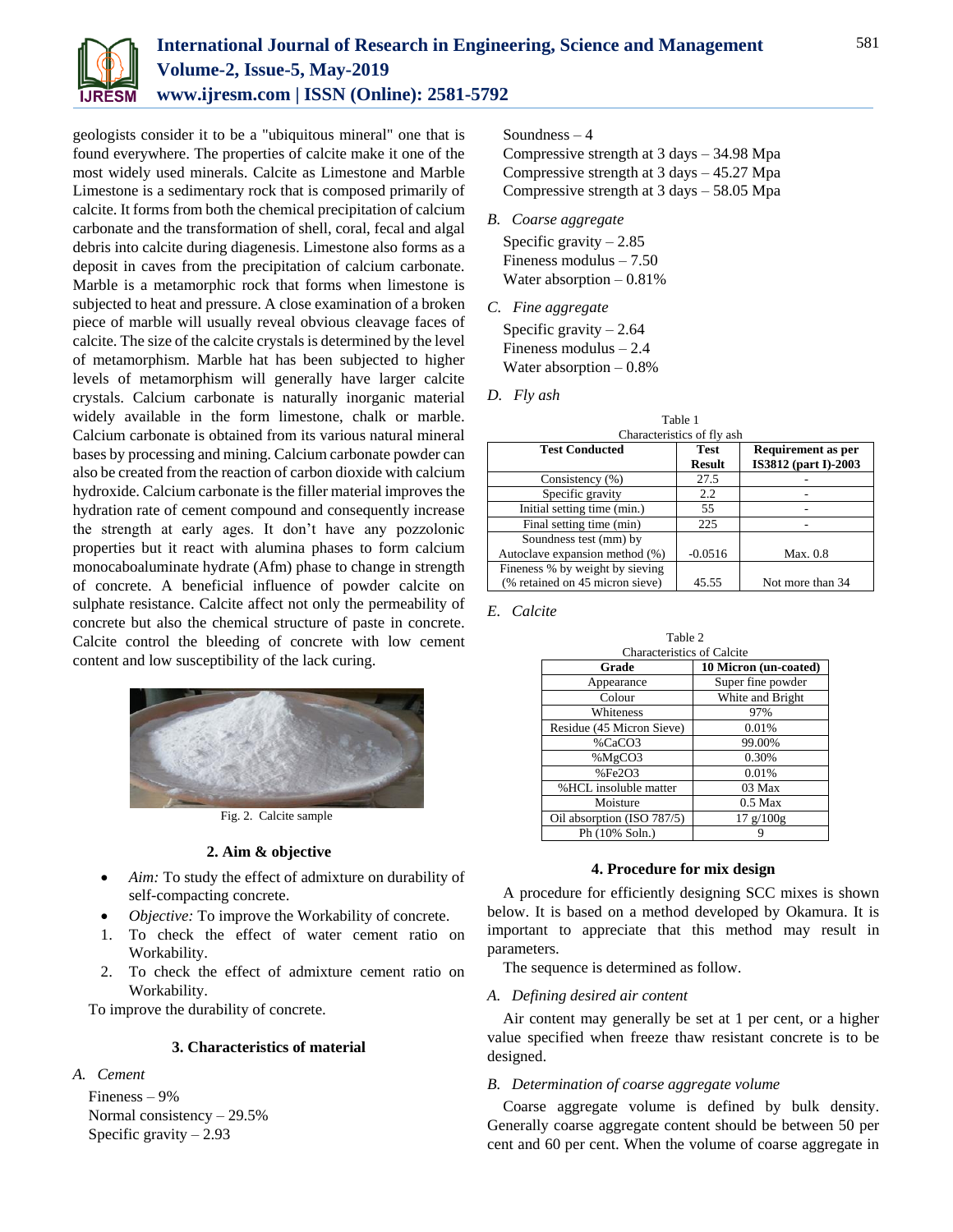

concrete exceeds a certain limit, the opportunity for collision or contact between coarse aggregate particles increases rapidly and there is an increased risk of blockage when the concrete passes through spaces between steel bars. The optimum coarse aggregate content depends on the following parameters-

- Maximum aggregate size. The lower the maximum aggregate size, the higher the proportion of coarse aggregate.
- Crushed or rounded aggregates. For rounded aggregates, a higher content can be used than for crushed aggregates.

#### *C. Determination of sand content*

Sand, in the context of this mix composition procedure is defined as all particles larger than 0.125 mm and smaller than 4 mm. Sand content is defined by bulk density. The optimal volume content of sand in the mortar varies between  $40 - 50\%$ depending on paste properties.

### *D. Design of paste composition*

Initially the water powder ratio for zero flow  $(\beta p)$  is determined in the paste, with the chosen proportion of cement and additions. Flow cone tests with water/powder ratios by volume of e.g. 1.1, 1.2, 1.3 and 1.4 are performed with the selected powder composition for typical results. The point of intersection with the y - axis is designated the βp value. This βp value is used mainly for quality control of water demand for new batches of cement and fillers.



*E. Determination of optimum volumetric water/powder ratio and super plasticizer dosage in mortar:*

Tests with flow cone and V-Funnel for mortar are performed at varying water/powder ratios in the range of  $[0.8 - 0.9]$ .  $\beta p$ and dosages of super plasticizer. The super plasticizer is used to balance the rheology of the paste. The volume content of sand in the mortar remains the same as determined above. Target values are slump flow of 24 to 26 cm and V-Funnel time of 7 to 11 seconds. At target slump flow, where V-funnel time is lower than 7 seconds, then decrease the water/powder ratio. For target slump flow and V-funnel time in excess of 11 seconds, water/powder ratio should be increased. If these criteria cannot be fulfilled, then the particular combination of materials is inadequate. A trial with a different super plasticizer is the preferred alternative.

#### **5. Testing and analysis**

Following are the some short for different mixes of M50

Grade of self-compacting concrete.

Mix-A - without replacing by admixtures.

Mix-B - Cement replacing by  $10\%$  Calcite  $+20\%$  fly ash

Mix-C - Cement replacing by  $15\%$  Calcite  $+20\%$  fly ash *Workability :* Workability is property of freshly mixed concrete or mortar that determines the ease with which it can be mixed, placed, consolidated and finished to a homogenous condition.



Fig. 4. slump flow test



Fig. 5. J-ring test



Fig. 6. V-Funnel test

Table 3

## *A. Workability test result*

| t aviv J<br>Workability of SCC |                          |                 |      |       |       |                |          |
|--------------------------------|--------------------------|-----------------|------|-------|-------|----------------|----------|
| S.                             | Workability              | Mix Designation |      |       |       |                | Accepted |
| No.                            | Test                     | Value as Per    |      |       |       |                |          |
|                                |                          |                 |      |       |       | <b>EFNARC</b>  |          |
|                                |                          | Unit            | Mix- | Mix-  | Mix-  | Min.           | Max.     |
|                                |                          |                 | A    | B     | C     |                |          |
|                                | Slump Flow               | mm              | 690  | 705   | 720   | 650            | 800      |
| 2                              | $T_{50cm}$ Slump<br>Flow | Sec             | 3.25 | 3.11  | 2.93  | $\mathfrak{D}$ | 5        |
| 3                              | J-Ring                   | mm              | 8.75 | 6.25  | 5.25  | $\Omega$       | 10       |
| $\overline{4}$                 | V-Funnel                 | Sec             | 11   | 10.87 | 10.33 | 6              | 12       |
| 5                              | V-Funnel at              | Sec             | 13   | 12.30 | 12.15 | $\Omega$       | $+3$     |
|                                | $T_{5min.}$              |                 |      |       |       |                |          |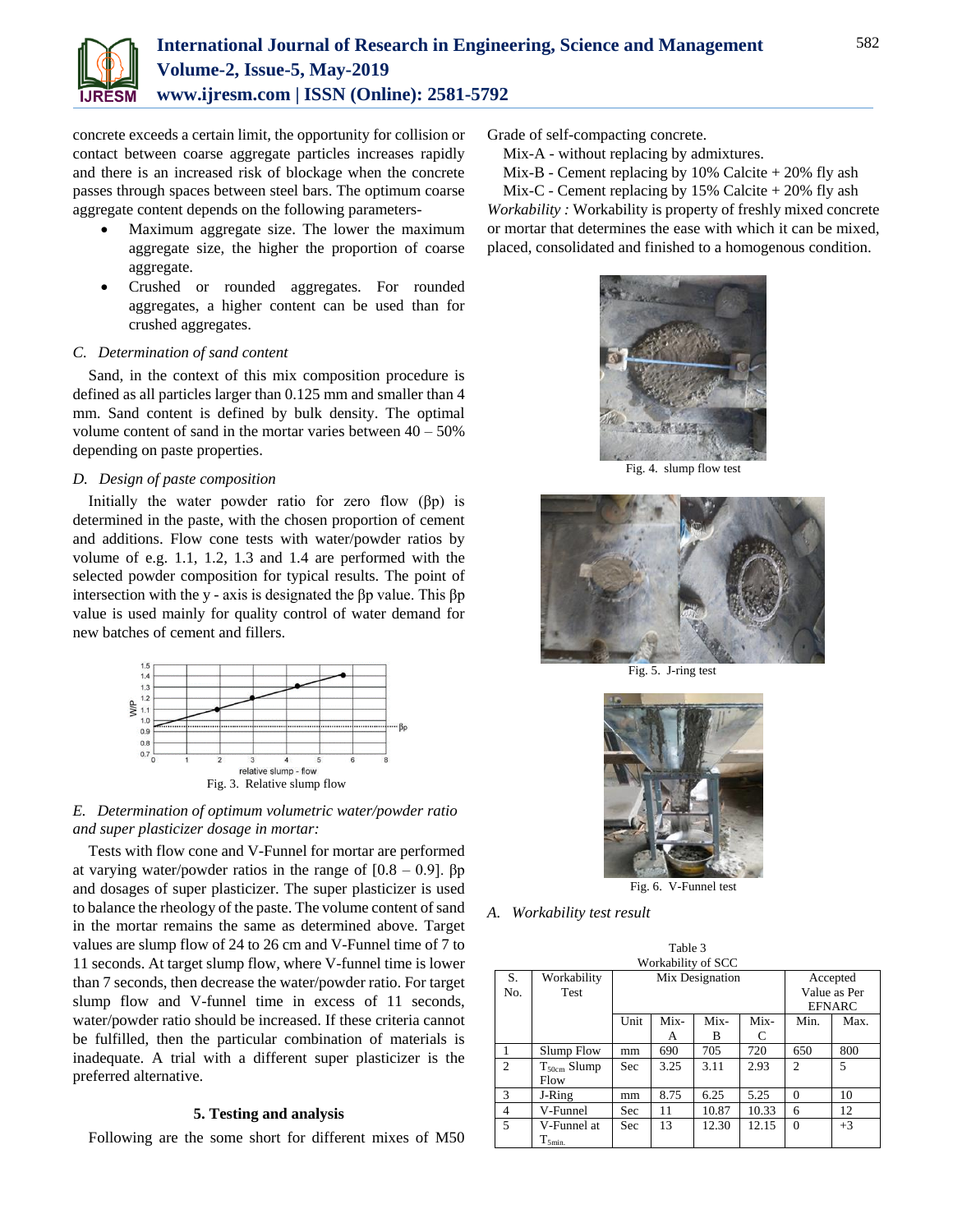

*B. Compressive Strength Test Result on Hardened Concrete of Self-Compacting Concrete*

*Observation of Compressive Strength:*



Fig. 7. Comparison of average compressive strength

*Discussion:* As per the requirement of IS code the Flexural Strength of concrete is 10% of the compressive strength result.

*C. Flexural Strength Test Result of Self-Compacting Concrete Observation of Flexural Strength:*



Fig. 8. Comparison of average flexural strength

## *D. P <sup>H</sup>Test Result of Self-Compacting Concrete*



Fig. 9. P<sup>H</sup> test result

*Observation of pH test:*

| Table 6              |       |  |  |  |
|----------------------|-------|--|--|--|
| pH test results      |       |  |  |  |
| Type of concrete Mix |       |  |  |  |
| $Mix-A$              | 11.19 |  |  |  |
| $Mix-B$              | 11.51 |  |  |  |
| $Mix-C$              | 11.71 |  |  |  |

#### **6. Conclusion**

As the three different self-compacting concrete mix design for M-50 grade are prepared using 0%, 20% fly ash and 0%, 10%, 15% calcite proportions following points are concluded.

- In self-compacting concrete replacement of mineral admixture with cement is increase the powder content in concrete.
- At the water/cement ratio of 0.35, Slump flow test,  $T_{50cm}$ Slump flow test, V-funnel test, V-funnel at  $T_{5min}$  test, Jring test results were found to be satisfactory, i.e. passing ability, filling ability and segregation resistance are well within the limits.
- As the increasing percentage of calcite from 0-15 and fly ash constant at 20 percent, the Slump flow test,  $T_{50cm}$ Slump flow test, V-funnel test, V-funnel at  $T_{5min}$  test, Jring test of workability for self-compacting concrete are increasing because increase in powder content in concrete.
- The earlier test results of 7 days for Mix-B and Mix-C are lower than mix-A, because of siliceous material present in fly ash that react with calcium hydroxide to form a cement this pozzolonic process takes time to gain strength.
- From an experimental investigation it was observed that compressive strength of Mix-C which contain 20% fly ash and 15% calcite gain better strength than other mixes.
- According to tested results for self-compacting concrete of flexural strength are gradually increase for Mix-C which contain 15% calcite and 20% fly ash are better than other mixes.
- The SCC with various Partial replacement of cement by Fly Ash and Calcite Shows that the 20% replacement of Fly Ash, 15% replacement of Calcite shows maximum durability factor.
- It may be said that although fly ash and calcite are industrial waste, there use in concrete significantly improve the long term strength and durability and reduce heat of hydration. In other words, fly ash and calcite will be an indispensable mineral admixture for selfcompacting concrete.

## **7. Future scope**

The following experiments can be conducted in future with respect to self-compacting concrete.

- The use of different admixture in self-compacting concrete which help to reduce cost of construction.
- We can increase percentage of calcite and fly ash to check strength and durability of self-compacting concrete.
- The other hardened concrete tests such as split tensile, rapid chloride penetration and water absorption can also be done.